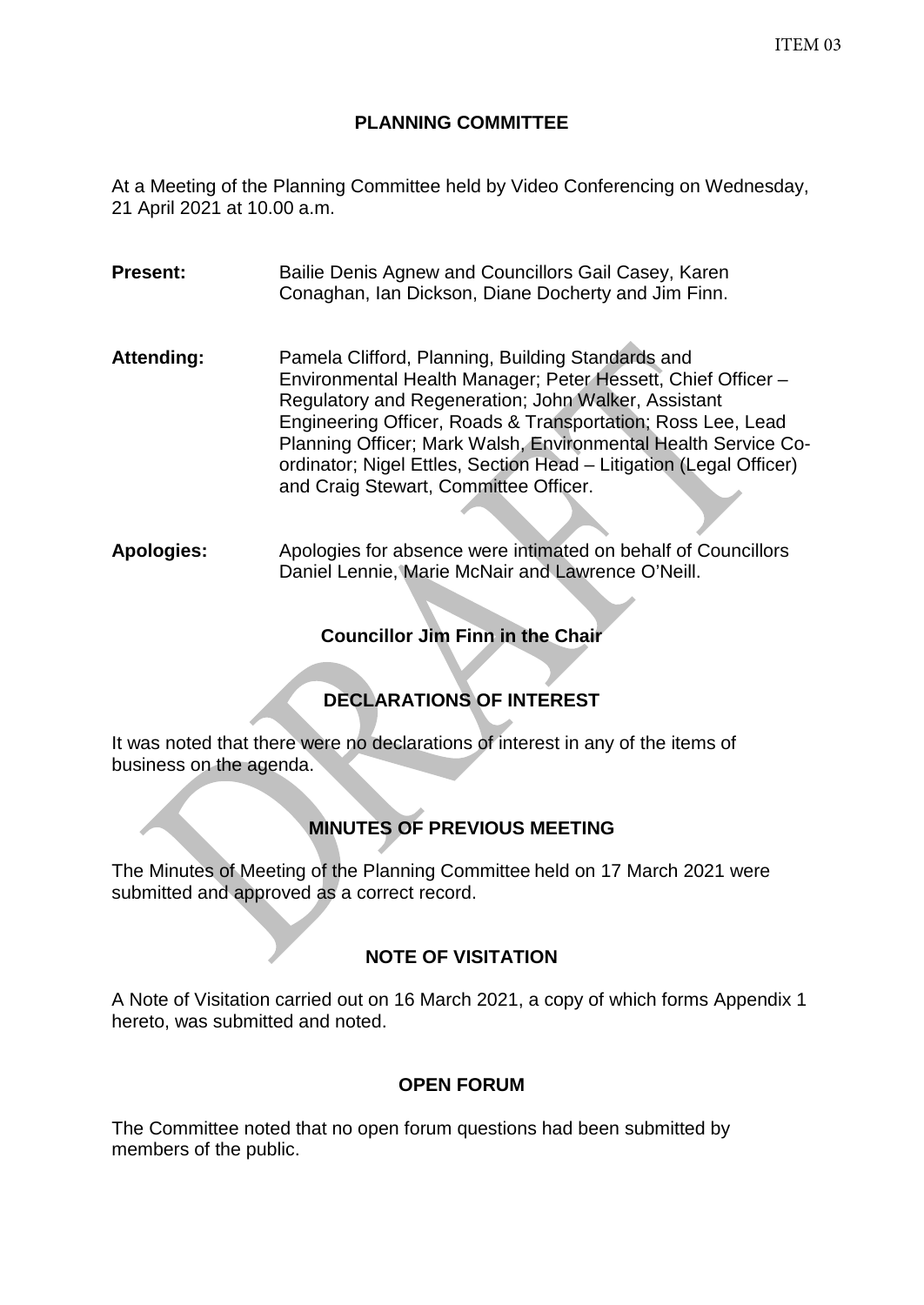# **PLANNING APPLICATION**

A report was submitted by the Chief Officer – Regulatory and Regeneration in respect of the following planning application:-

#### **DC20/242 – Planning Permission for change of use from Care Home to Singleuse holiday let and formation of landscaped parking area**

### **DC20/243 – Listed Building Consent for internal alteration to form en-suites**

## **Dalmoak House, Renton Road, Dumbarton by Lords Capital Scotland Ltd.**

Reference was made to a site visit which had been undertaken in respect of the above application. The Planning, Building Standards and Environmental Health Manager was then heard in further explanation of the report.

Councillor Finn, Chair, invited Ms Ashley Williamson-Morton, Ms Jackie Mullen and Ms Karen Griffen, objectors, to address the Committee. All were heard in respect of their representations and in answer to Members' questions.

The Chair then invited Mr Peter Richardson of ZM Architects, agent, to address the Committee and he was heard in support of the application and in answer to Members' questions.

After consideration and having heard the Lead Planning Officer and the Environmental Health Service Co-ordinator in clarification of certain matters and in answer to Members' questions, Bailie Agnew, seconded by Councillor Casey, moved:-

That the Committee grant full planning permission (DC20/242) subject to the conditions set out in Section 9 of the report, as detailed within Appendix 2 hereto and that the Committee also grant Listed Building Consent (DC20/243).

As an amendment, Councillor Docherty, seconded by Councillor Conaghan, moved:-

That the Committee continue the applications to a future meeting of the Committee to enable further information to be obtained in relation to disabled access, possible noise pollution and soundproofing and also the security and privacy concerns of adjoining neighbours.

On a vote being taken, 3 Members voted for the amendment and 3 Members voted for the motion. There being an equality of votes, Councillor Finn, Chair, exercised his casting vote in favour of the motion which was accordingly declared carried.

# **VALEDICTORY – CRAIG STEWART**

Councillor Finn, Chair, informed the Committee that this was the last meeting which Mr Craig Stewart, Committee Officer, would attend as he was moving to a new post within North Ayrshire Council.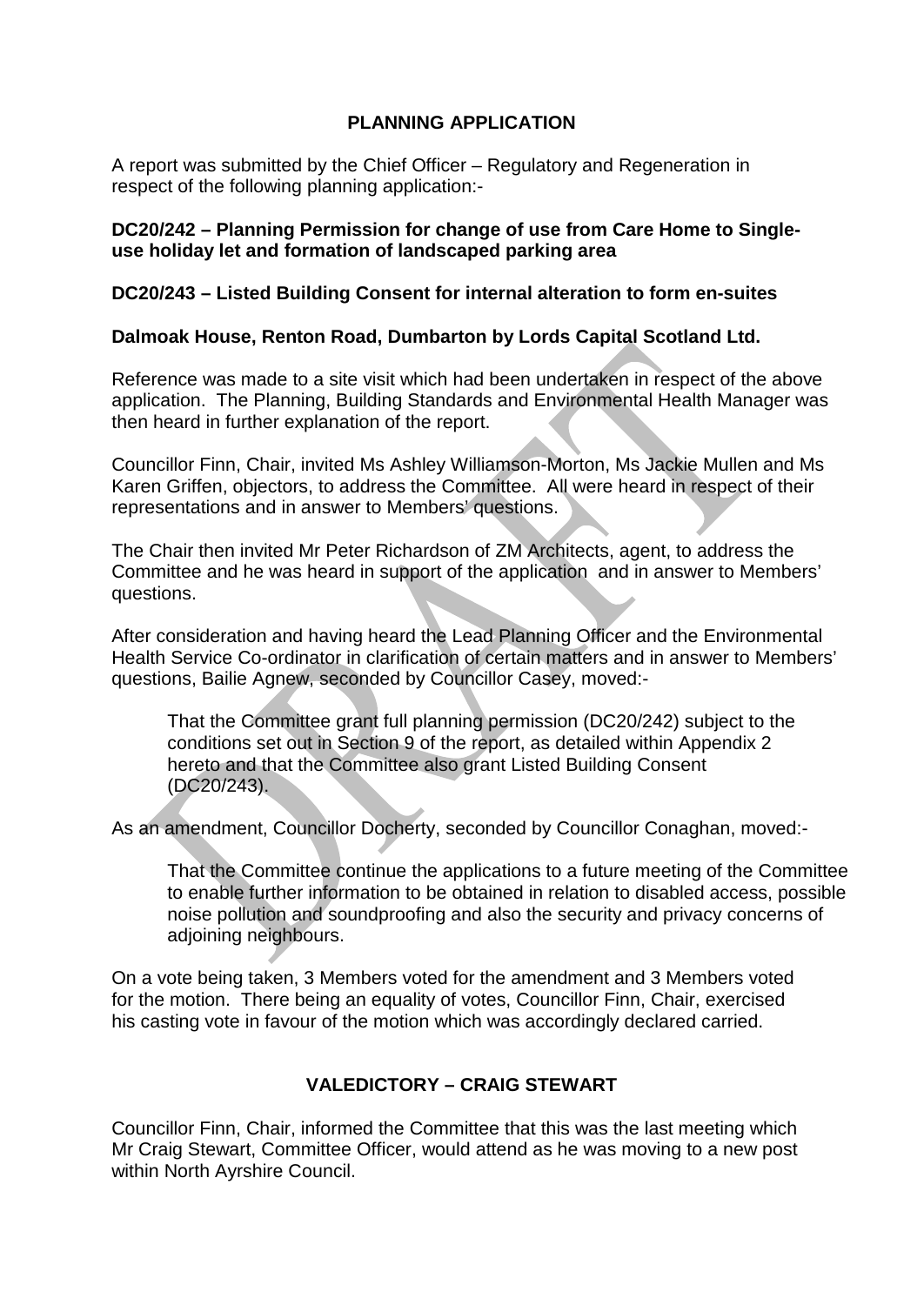On behalf of the Committee, Councillor Finn thanked Mr Stewart for all his hard work, dedication and commitment over 26 years and wished him well in his new role. All of the other Members present thanked Mr Stewart and wished him good luck for the future. In response, Mr Stewart thanked everyone for their kind words and advised that he had enjoyed his time working for West Dunbartonshire Council.

The meeting closed at 11.15 a.m.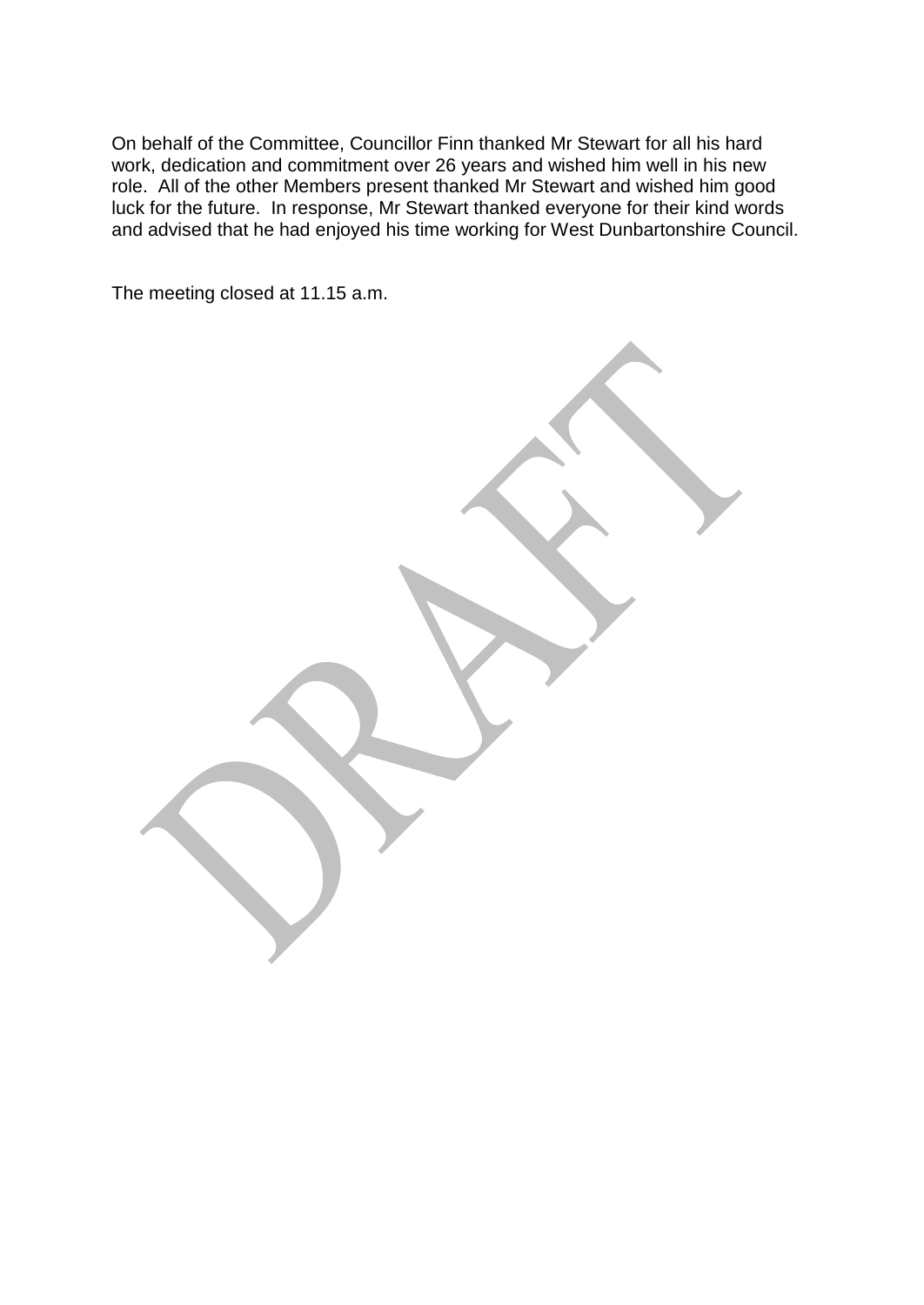#### **APPENDIX 1**

#### **PLANNING COMMITTEE**

#### **NOTE OF VISITATION – 16 MARCH 2021**

**Present:** Bailie Denis Agnew and Councillors Karen Conaghan, Ian Dickson and Marie McNair.

**Attending:** Erin Goldie, Team Leader – Development Management and Ross Lee, Lead Planning Officer.

## **SITE VISIT**

A site visit was undertaken in connection with the undernoted planning application-

**DC20/232 – Formation of car park and associated landscaping and footpaths at land adjacent to Dalreoch Railway Station, West Bridgend, Dumbarton by West Dunbartonshire Council.**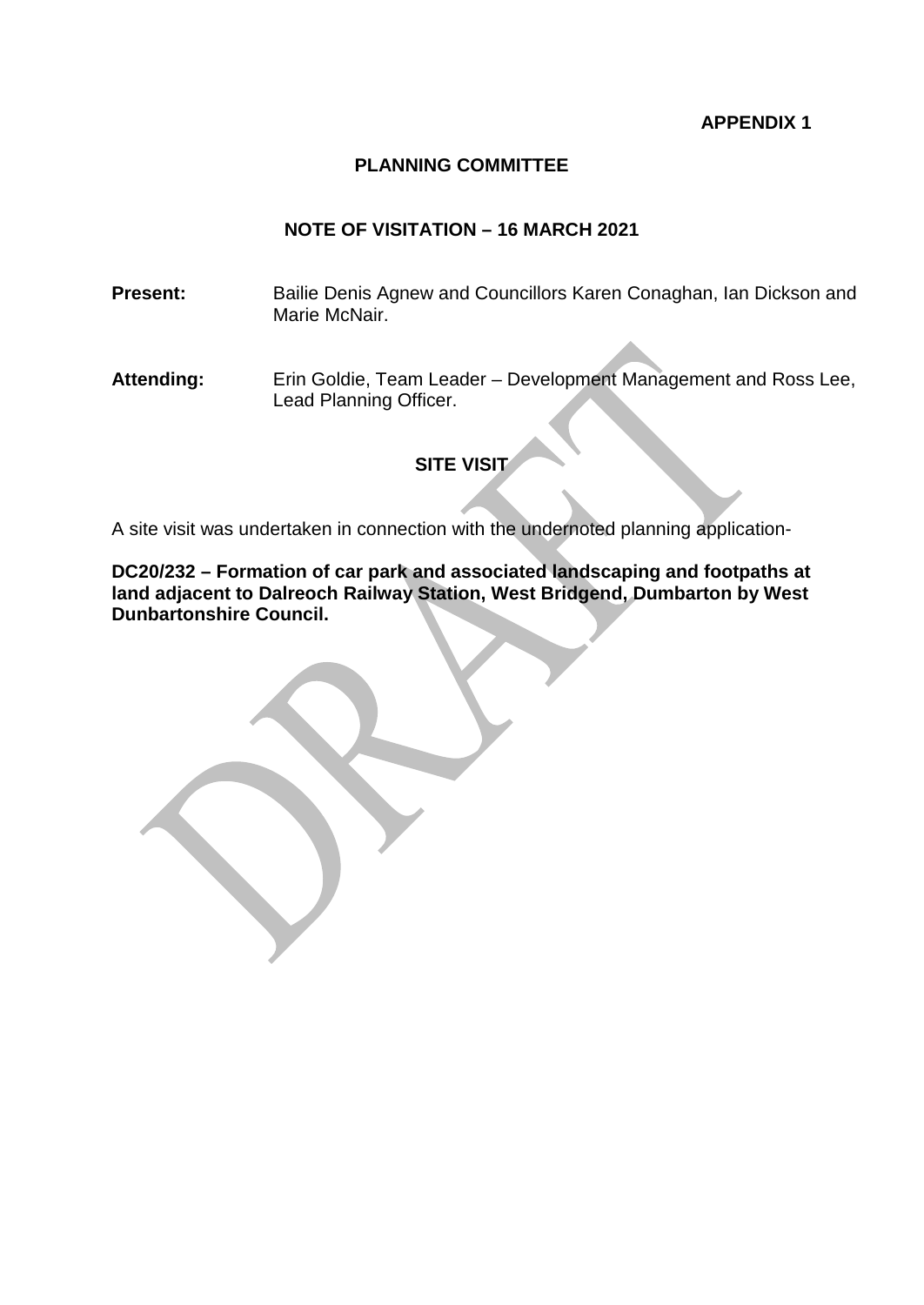**DC20/242 – Planning Permission for change of use from Care Home to Single-use holiday let and formation of landscaped parking area**

### **DC20/243 – Listed Building Consent for internal alteration to form ensuites**

**Dalmoak House, Renton Road, Dumbarton by Lords Capital Scotland Ltd.**

### **GRANT planning permission subject to the following conditions:-**

#### **DC20/242 (Planning Permission)**

- 1. The building (Dalmoak House) and application site shall be used as a Class 7 single let holiday use only as specifically detailed in the approved amended Planning Supporting Statement (dated: 14/01/21) and for no other purpose (including any other purpose in Class 7 of the Schedule to the Town and Country Planning (Use Classes) (Scotland) Order 1997(as amended) or any future order or enactment, unless a separate planning application is submitted to and approved by the Planning Authority.
- 2. The use as defined by Condition 1 above shall at all times operate and function in strict accordance with the approved 'Operation Management Report – Dalmoak Protocols' (dated 12/02/21). All mitigation measures and protocols as proposed within the 'Operation Management Report – Dalmoak Protocols' (dated 12/02/21) including those set out to mitigate noise disturbance and manage bookings shall be in place and fully operational prior to the single let holiday use becoming operational. Once installed and implemented, all of these protocols and mitigation measures shall remain in operation for the lifetime of the use and there shall be no deviations without the prior written consent of the Planning Authority.
- 3. Further to Condition 2 above, prior to the commencement of any development on site, details of the location, positioning and design of any external CCTV and directional signage as referenced in the approved 'Operation Management Report – Dalmoak Protocols' (dated 12/02/21), shall be submitted to and approved in writing by the Planning Authority. The CCTV equipment and directional signage shall be installed as approved prior to the single let holiday use becoming operational and no alterations to the location, positioning or design of any of these installations shall be undertaken without the prior written consent of the Planning Authority.
- 4. Prior to the commencement of any development on site, details of the final design and appearance of the proposed parking court shall be submitted to and approved in writing by the Planning Authority. This shall include complimentary landscaping and planting around the perimeter of the car park area. The approved parking court design and arrangement shall be constructed and formed prior to the single holiday let use becoming operational and once installed it shall remain in place and maintained for the